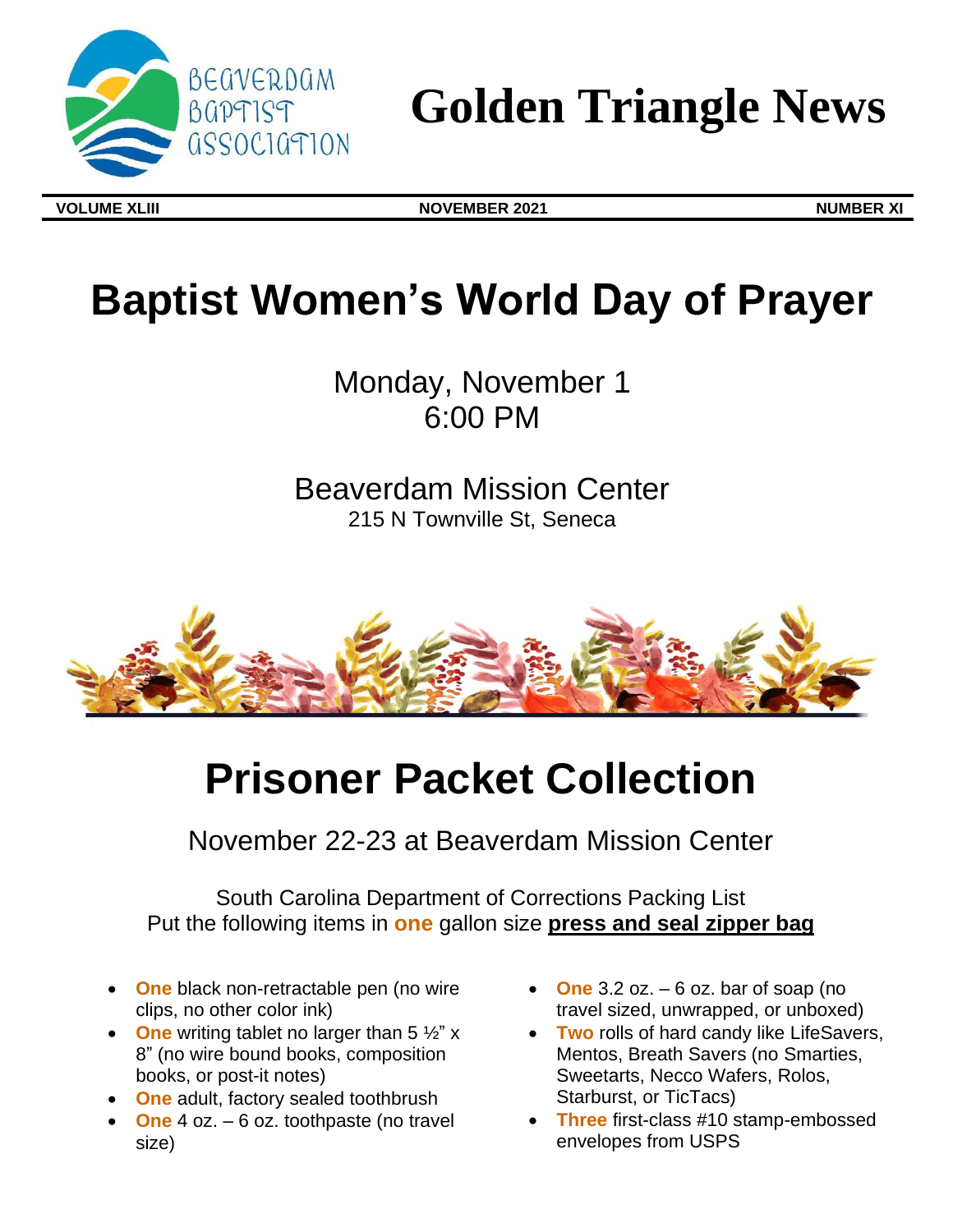From the DOM,

On Monday, October 25<sup>th</sup>, messengers will gather at Open Door Baptist Church in Walhalla for the one-hundred thirty-fifth Annual Meeting of the Beaverdam Baptist Association. The presession music will begin at 6:45 and the meeting will be called to order at 7:00 PM. Pastor Bob Castro (Faith Baptist Church, Westminster) will be delivering the annual message this year. The praise & worship team from Open Door Baptist Church will be leading us in worship.

As we gather for our Annual Meeting later this month there is much to celebrate in the Beaverdam Baptist Association. The past year, just like 2020, has been extremely challenging for all of our churches as well as for the association as a whole. The Covid-19 pandemic had a tremendous impact upon associational events since March of last year. We have been forced to cancel or postpone numerous events that were scheduled this year including our Fall Revitalization Conference, Men's Quarterly Fellowships, Pastors' Wives Meetings/Fellowships, Spring & Fall Senior Adult meetings, Children/Youth Associational Bible Drills, etc.

Below are just a few of the highlights for 2021:

• Offered licensed, professional Christian counseling services to the churches of the association through Fortitude Consulting, Counseling & Supervision Services of Seneca. Since entering into the agreement with Fortitude, Beaverdam Baptist Association pastors have referred sixty-nine (69) people for counseling. Those 69 referrals have resulted in over 400 counseling sessions. This ministry is without a doubt a wonderful resource to the pastors and churches of Beaverdam Baptist Association. As of this writing, Beaverdam Baptist Association has paid \$ 40,500.00 to provide our churches with licensed, professional Christ-centered counseling.

• Partnered with the start-up of a new Hispanic church – La Roca Oconee. Edson Garcia is the pastor at La Roca Oconee and the church meets each Sunday and Thursday in the Beaverdam Mission Center.

• Partnered with Foothills Care Center in providing meeting space for their weekly ministry/mentoring/discipleship meetings/classes with their clients.

• Consulted with churches regarding options for the future including revitalization, restarting/replant and reinvesting. (Mergers, partnerships, adoptions, etc.)

• Established an Associational Revitalization Team that is available to consult, advise, and assist our churches with decisions regarding their future. The goal of this team is to lead churches to bring God much glory! This team has already begun leading interested churches through the revitalization process.

(Revitalization, restarting, reinvesting, mergers, partnerships)

• Celebrated the seventh-year anniversary of the Church at The Well, our first church plant since 1993. The Well's mission and hope is to share the love of Jesus Christ with the 16,500 unaffiliated residents of Seneca's multi-housing communities, trailer parks, abandoned mill village community (Utica), and government assisted housing communities. Since its launch in September 2014, the Church at The Well has baptized thirty-two (32) people.

• Continued to experience God's abundant blessings financially. At the present time the Beaverdam Baptist Association is in the best shape financially that it has ever been in. We give God all of the praise for this blessing. God has blessed us by providing our association with a wonderful facility and financial stability! As I told a group of our pastors recently, "The facilities and finances are in great shape, the future is up to us!"

I hope that you'll make an effort to attend this year's Annual Meeting. God is doing some neat things through the association and certainly through the churches of our association. We give HIM ALL of the glory!

*David*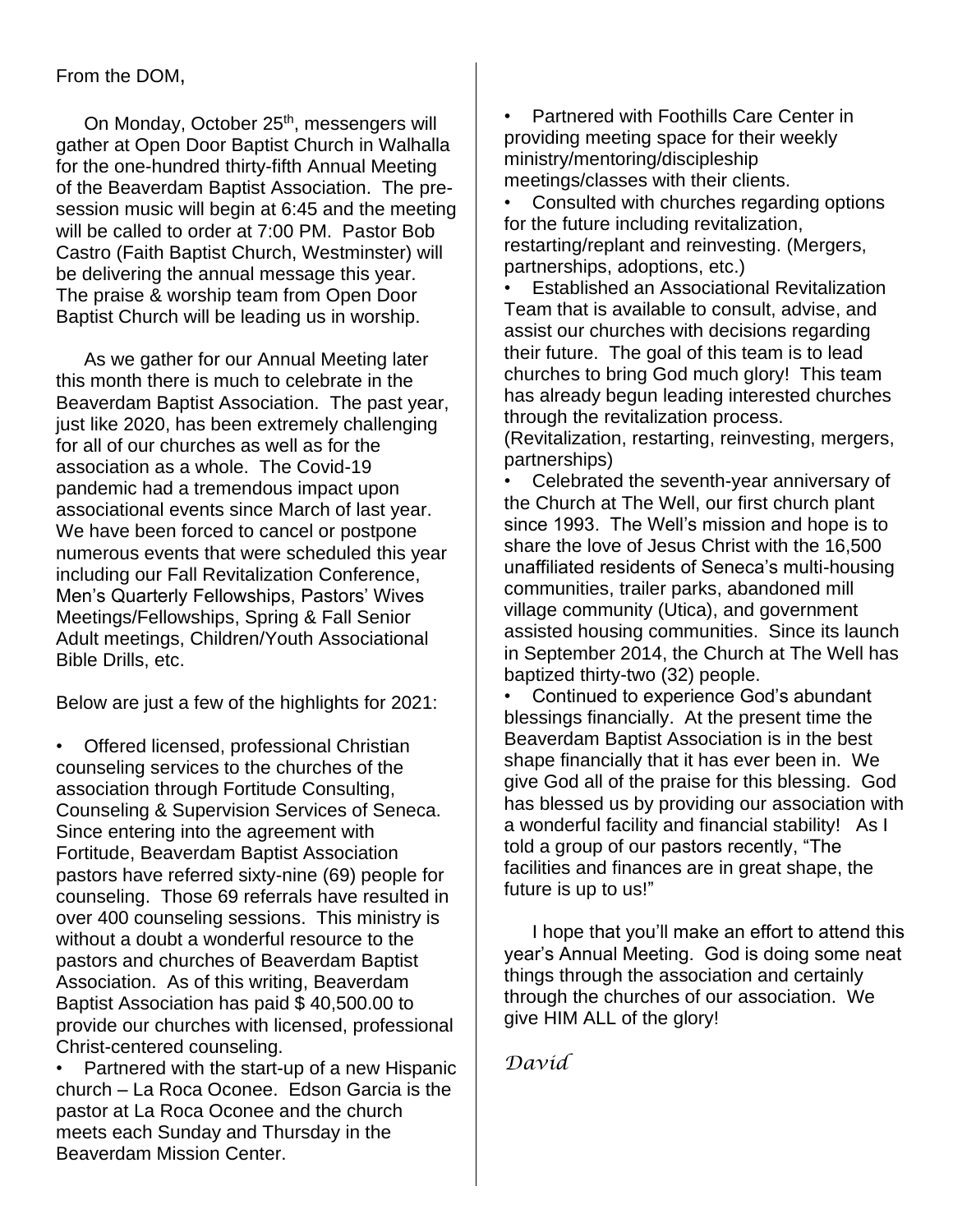# **Church Contributions**

|                                                | Sept 21            | Jan-Sept 21           |
|------------------------------------------------|--------------------|-----------------------|
| Beaverdam                                      | 203.36             | 1,751.37              |
| <b>Belmont</b>                                 | 0.00               | 0.00                  |
| Bethel                                         | 211.00             | 2,132.20              |
| Bethlehem                                      | 0.00               | 0.00                  |
| Calvary<br>Chauga                              | 85.68<br>61.11     | 690.42<br>568.41      |
| Cheohee                                        | 200.00             | 1,800.00              |
| Clearmont                                      | 0.00               | 2,770.38              |
| <b>College Street</b>                          | 0.00               | 6,381.50              |
| Coneross                                       | 75.00              | 675.00                |
| Corinth - <sub>Seneca</sub>                    | 450.00             | 1,350.00              |
| Corinth - Westminster<br>Cross Roads - Seneca  | 0.00<br>0.00       | 1,500.00<br>998.20    |
| Cross Roads - Westminster                      | 100.00             | 900.00                |
| Damascus                                       | 0.00               | 100.00                |
| Davis Creek                                    | 0.00               | 0.00                  |
| Earle's Grove                                  | 1,163.22           | 10,397.68             |
| Ebenezer                                       | 0.00               | 3,000.00              |
| Faith<br><b>Fants Grove</b>                    | 0.00<br>388.35     | 521.19<br>1,192.20    |
| Golden Corner                                  | 3,000.00           | 4,500.00              |
| <b>Heart Land</b>                              | 102.00             | 978.00                |
| Hepsibah                                       | 780.34             | 7,023.06              |
| <b>Holly Springs</b>                           | 329.15             | 3,959.98              |
| Hopewell                                       | 535.70             | 4,362.45              |
| Iglesia Bautista Bethel<br><b>Little River</b> | 0.00<br>0.00       | 0.00<br>0.00          |
| Long Creek                                     | 167.00             | 1,503.00              |
| Lydia                                          | 1,294.49           | 4,098.66              |
| Maranatha                                      | 78.49              | 880.76                |
| Monte Vista                                    | 25.00              | 225.00                |
| Mountain Rest                                  | 785.32             | 6,392.29              |
| <b>Mountain View</b>                           | 100.00             | 900.00                |
| Mt. Freedom<br>Mt. Pleasant                    | 300.00<br>0.00     | 2,225.00<br>1,333.28  |
| Mt. Tabor                                      | 184.67             | 1,736.03              |
| New Hope                                       | 363.00             | 3,098.00              |
| Old Liberty                                    | 435.36             | 2,295.22              |
| Open Door                                      | 125.00             | 1,125.00              |
| <b>Pleasant Grove</b>                          | 0.00               | 614.61                |
| <b>Pleasant Hill</b><br>Pleasant Ridge         | 100.00<br>500.00   | 900.00<br>4,500.00    |
| Poplar Springs                                 | 535.63             | 5,158.16              |
| Puerta Abierta                                 | 0.00               | 0.00                  |
| <b>Reedy Fork</b>                              | 276.16             | 2,669.44              |
| Retreat                                        | 0.00               | 0.00                  |
| Return                                         | 923.95             | 7,851.14              |
| Rock Hill                                      | 0.00<br>391.57     | 0.00                  |
| Rocky Knoll<br>Salem                           | 0.00               | 3,825.83<br>5,000.00  |
| <b>Scenic Heights</b>                          | 300.00             | 2,700.00              |
| Seneca                                         | 1,102.00           | 11,452.13             |
| Shiloh                                         | 0.00               | 0.00                  |
| <b>Snow Creek</b>                              | 0.00               | 1,382.96              |
| Souls Harbor                                   | 145.00             | 1,305.00              |
| South Union<br>Utica                           | 176.18<br>1,316.14 | 1,603.21<br>12,899.11 |
| Walhalla                                       | 0.00               | 450.00                |
| Welcome                                        | 205.46             | 1,457.14              |
| West Union                                     | 0.00               | 0.00                  |
| Westminster                                    | 500.00             | 4,500.00              |
| <b>Westminster First</b>                       | 125.00             | 1,125.00              |
| <b>Wolf Stake</b>                              | 105.00             | 696.00                |
| Total                                          | 18,245.33          | 153,454.01            |
| <b>Other Contributions</b>                     |                    |                       |
| Lifepoint                                      | 3,000.00           | 3,000.00              |
| La Roca                                        |                    | 250.00                |
| The Well                                       |                    | 1,000.00              |
| <b>Total Income</b>                            | 21,245.33          | 157,704.01            |
|                                                |                    |                       |

### **Church News**

#### *Staff Changes:*

**Return** Baptist Church has called Russ Blackwell as youth minister.

**Utica** Baptist Church has called Travis Brian as music and worship pastor effective January 2022.

#### *Staff Needs:*

**Bethel** Church in Westminster, SC is searching for a part-time administrative assistant. This position requires skills with technology, record keeping, and receptionist duties. Assistant is expected to work 20 hours a week. If you are interested, please contact the church office at 864- 972-3473.

**Return** Baptist Church, Seneca, is seeking to fill a part-time Children's Minister position. Anyone interested should contact Pastor Bobby Holcombe at (864) 246- 8462.

**First Baptist Church** in **Westminster**, SC, is seeking a permanent part-time music minister. Anyone interested should contact the church office at 864- 647-2688.



### **Operation Christmas Child**



New Hope Baptist Church 4010 Keowee School Rd, Seneca

## **November 15-22**

Drop-Off Schedule

Monday (15)-Friday (19) 5:00-8:00 PM

Saturday (20) – 9:00 AM – Noon

Sunday (21) – 1:00-5:00 PM

Monday  $(22) - 9:00$  AM  $-$ Noon

## **Free Choir Robes**

**\_\_\_\_\_\_\_\_\_\_\_\_\_\_\_\_\_\_\_\_\_**

Contact the association office for more information.

## **Annual Church Profiles**

**\_\_\_\_\_\_\_\_\_\_\_\_\_\_\_\_\_\_\_\_\_**

ACPs completed via Workspace are due Thursday, **November 4.** 

Contact the association with any questions. It's important that every BBA church complete a profile.